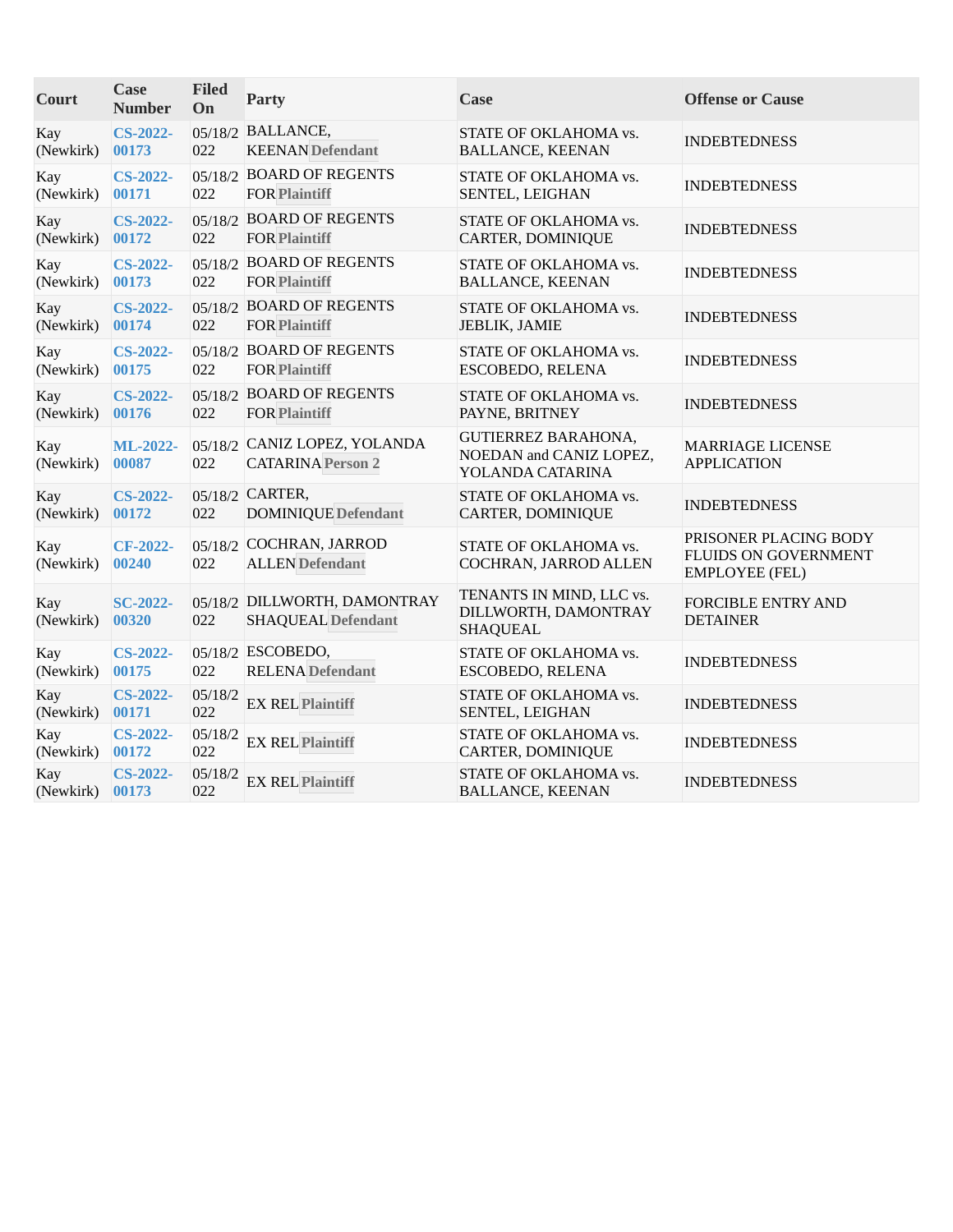| Court            | Case<br><b>Number</b>    | <b>Filed</b><br>On | Party                                                 | Case                                                                      | <b>Offense or Cause</b>                                         |
|------------------|--------------------------|--------------------|-------------------------------------------------------|---------------------------------------------------------------------------|-----------------------------------------------------------------|
| Kay<br>(Newkirk) | <b>CS-2022-</b><br>00174 | 05/18/2<br>022     | <b>EX REL Plaintiff</b>                               | STATE OF OKLAHOMA vs. JEBLIK,<br><b>JAMIE</b>                             | <b>INDEBTEDNESS</b>                                             |
| Kay<br>(Newkirk) | <b>CS-2022-</b><br>00175 | 05/18/2<br>022     | <b>EX REL Plaintiff</b>                               | STATE OF OKLAHOMA vs.<br>ESCOBEDO, RELENA                                 | <b>INDEBTEDNESS</b>                                             |
| Kay<br>(Newkirk) | <b>CS-2022-</b><br>00176 | 05/18/2<br>022     | <b>EX REL Plaintiff</b>                               | STATE OF OKLAHOMA vs. PAYNE,<br><b>BRITNEY</b>                            | <b>INDEBTEDNESS</b>                                             |
| Kay<br>(Newkirk) | ML-2022-<br>00088        | 022                | 05/18/2 FOSTER, COLLYN<br><b>LEE Person 1</b>         | FOSTER, COLLYN LEE and<br>PATTERSON, ASHLEE RENE                          | MARRIAGE LICENSE<br>APPLICATION/PREMARITAL<br>COUNSELING        |
| Kay<br>(Newkirk) | ML-2022-<br>00087        | 022                | 05/18/2 GUTIERREZ BARAHONA,<br><b>NOEDAN</b> Person 1 | <b>GUTIERREZ BARAHONA,</b><br>NOEDAN and CANIZ LOPEZ,<br>YOLANDA CATARINA | <b>MARRIAGE LICENSE</b><br><b>APPLICATION</b>                   |
| Kay<br>(Newkirk) | <b>CS-2022-</b><br>00174 | 05/18/2<br>022     | <b>JEBLIK, JAMIE Defendant</b>                        | STATE OF OKLAHOMA vs. JEBLIK,<br><b>JAMIE</b>                             | <b>INDEBTEDNESS</b>                                             |
| Kay<br>(Newkirk) | <b>CS-2022-</b><br>00170 | 022                | 05/18/2 KINCHELOE,<br><b>TERA</b> Defendant           | PORTFOLIO RECOVERY ASSOC<br>LLC vs. KINCHELOE, TERA                       | <b>INDEBTEDNESS</b>                                             |
| Kay<br>(Newkirk) | <b>SC-2022-</b><br>00319 | 022                | 05/18/2 MITCHELL, THELMA<br><b>R. Plaintiff</b>       | MITCHELL, THELMAR. vs.<br>SALYER, ANTHONY                                 | <b>FORCIBLE ENTRY AND</b><br><b>DETAINER</b>                    |
| Kay<br>(Newkirk) | <b>CS-2022-</b><br>00171 | 022                | 05/18/2 NORTHERN OKLAHOMA<br><b>COLLEGE Plaintiff</b> | STATE OF OKLAHOMA vs.<br>SENTEL, LEIGHAN                                  | <b>INDEBTEDNESS</b>                                             |
| Kay<br>(Newkirk) | <b>CS-2022-</b><br>00172 | 022                | 05/18/2 NORTHERN OKLAHOMA<br><b>COLLEGE Plaintiff</b> | STATE OF OKLAHOMA vs.<br>CARTER, DOMINIQUE                                | <b>INDEBTEDNESS</b>                                             |
| Kay<br>(Newkirk) | <b>CS-2022-</b><br>00173 | 022                | 05/18/2 NORTHERN OKLAHOMA<br><b>COLLEGE Plaintiff</b> | STATE OF OKLAHOMA vs.<br><b>BALLANCE, KEENAN</b>                          | <b>INDEBTEDNESS</b>                                             |
| Kay<br>(Newkirk) | <b>CS-2022-</b><br>00174 | 022                | 05/18/2 NORTHERN OKLAHOMA<br><b>COLLEGE Plaintiff</b> | STATE OF OKLAHOMA vs. JEBLIK,<br><b>JAMIE</b>                             | <b>INDEBTEDNESS</b>                                             |
| Kay<br>(Newkirk) | <b>CS-2022-</b><br>00175 | 022                | 05/18/2 NORTHERN OKLAHOMA<br><b>COLLEGE Plaintiff</b> | STATE OF OKLAHOMA vs.<br>ESCOBEDO, RELENA                                 | <b>INDEBTEDNESS</b>                                             |
| Kay<br>(Newkirk) | <b>CS-2022-</b><br>00176 | 022                | 05/18/2 NORTHERN OKLAHOMA<br><b>COLLEGE Plaintiff</b> | STATE OF OKLAHOMA vs. PAYNE,<br><b>BRITNEY</b>                            | <b>INDEBTEDNESS</b>                                             |
| Kay<br>(Newkirk) | ML-2022-<br>00088        | 022                | 05/18/2 PATTERSON, ASHLEE<br><b>RENE Person 2</b>     | FOSTER, COLLYN LEE and<br>PATTERSON, ASHLEE RENE                          | <b>MARRIAGE LICENSE</b><br>APPLICATION/PREMARITAL<br>COUNSELING |